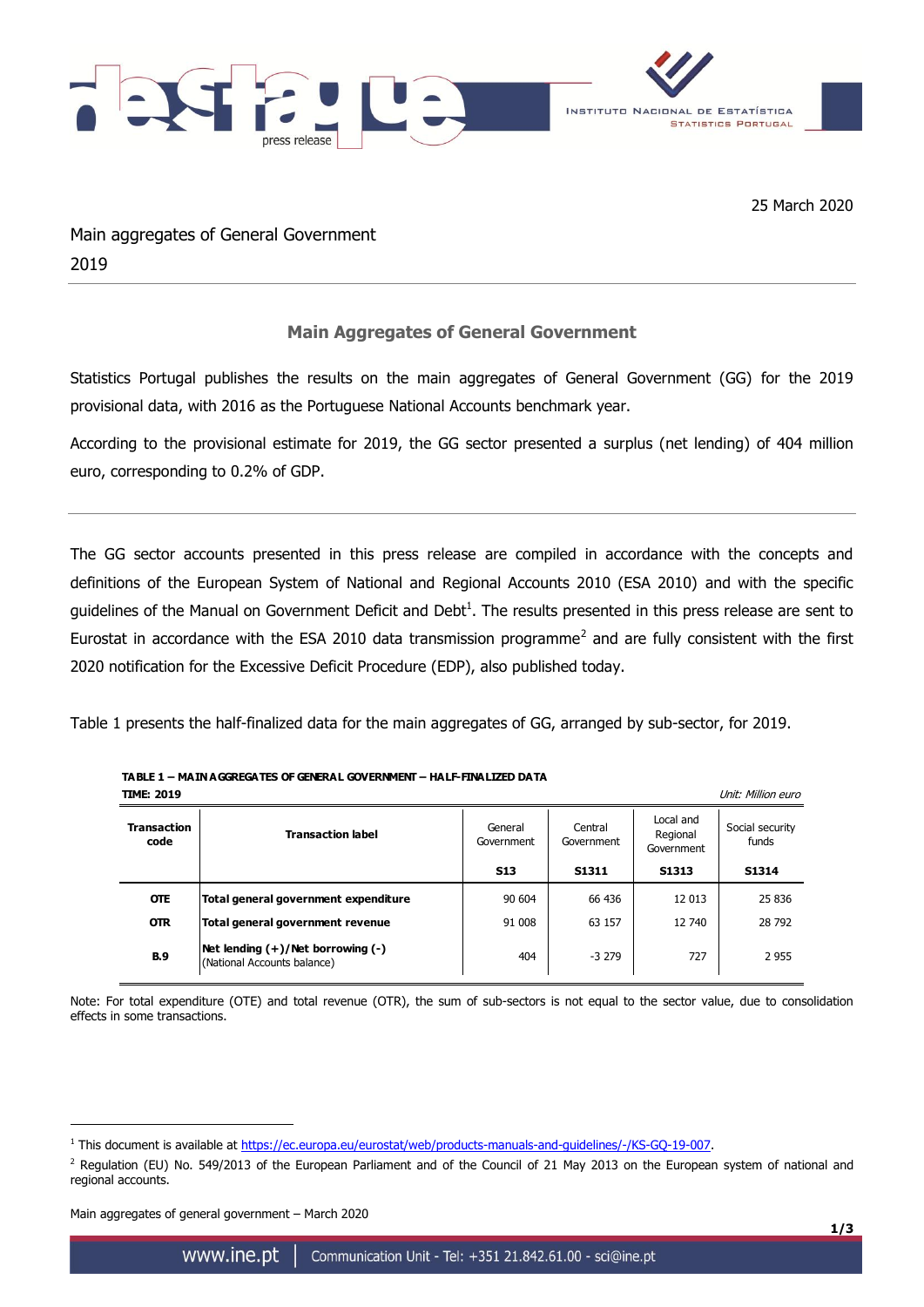

According to 2019 provisional data, the GG sector revealed a net lending of 404 million euro, which corresponds to 0.2% of GDP. This positive balance was driven by both the Local and Regional Government and the Social Security Funds, as the Central Government subsector presented a negative balance.

In particular, the Social Security Funds balance increased by more than 900 million euro when compared to 2018, mainly as the result of the increase of almost 1.5 thousand million euro in social contributions revenue which compares to the rise in social benefits (other than social transfers in kind) expenditure of 1.1 thousand million euro.

Table 2 presents the main components of GG revenue based on provisional data both for 2018 and 2019.

| <b>TABLE 2 - GENERAL GOVERNMENT REVENUE</b> |                                      |        | Unit: Million euro |  |
|---------------------------------------------|--------------------------------------|--------|--------------------|--|
| <b>Transaction</b><br>code                  | <b>Transaction label</b>             | 2018   | 2019               |  |
| <b>OTR</b>                                  | <b>Total revenue</b>                 | 87 695 | 91 008             |  |
|                                             | <b>Current revenue</b>               | 86867  | 90 259             |  |
|                                             | of which                             |        |                    |  |
| D.2                                         | Taxes on production and imports      | 30 956 | 32 148             |  |
| D.61                                        | Social contributions                 | 23 835 | 25 342             |  |
| D.5                                         | Current taxes on income, wealth, etc | 20 681 | 20 865             |  |
| D.9                                         | <b>Capital revenue</b>               | 829    | 749                |  |

Compared to 2018, GG total revenue increased by 3.8% in 2019 (3.3 thousand million euro). Given the decrease in capital revenue (-9.6%), that positive change in total revenue is due to the current revenue increase of 3.9%, driven by the growth of its main components: social contributions (+6.3%), taxes on production and imports (+3.9%) and, to a lesser extent, current taxes on income and wealth (+0.9%).

The relative importance of social contributions in total revenue increased by 0.7 p.p., whereas the weight of current taxes on income and wealth decreased (-0.7 p.p.).

Table 3 presents the main components of GG expenditure for 2018 and 2019 provisional data.

| <b>Transaction</b><br>code | <b>TABLE 3 - GENERAL GOVERNMENT EXPENDITURE</b><br><b>Transaction label</b> | 2018    | Unit: Million euro<br>2019 |
|----------------------------|-----------------------------------------------------------------------------|---------|----------------------------|
| <b>OTE</b>                 | <b>Total expenditure</b>                                                    | 88 599  | 90 604                     |
|                            | <b>Current expenditure</b>                                                  | 82 297  | 84 491                     |
|                            | of which                                                                    |         |                            |
| D.1                        | Compensation of employees                                                   | 21 835  | 22799                      |
| D.62                       | Social benefits other than social transfers in kind                         | 33 472  | 34 731                     |
| D.41                       | <b>Interest</b>                                                             | 6898    | 6 3 7 9                    |
| $D.9+P.5+NP$               | Capital expenditure                                                         | 6 3 0 2 | 6 1 1 3                    |

Total expenditure increased by 2.3% between 2018 and 2019 determined by the behaviour of current expenditure (rate of change of  $+2.7\%$ ) while capital expenditure decreased by 3.0%.

Main aggregates of general government – March 2020